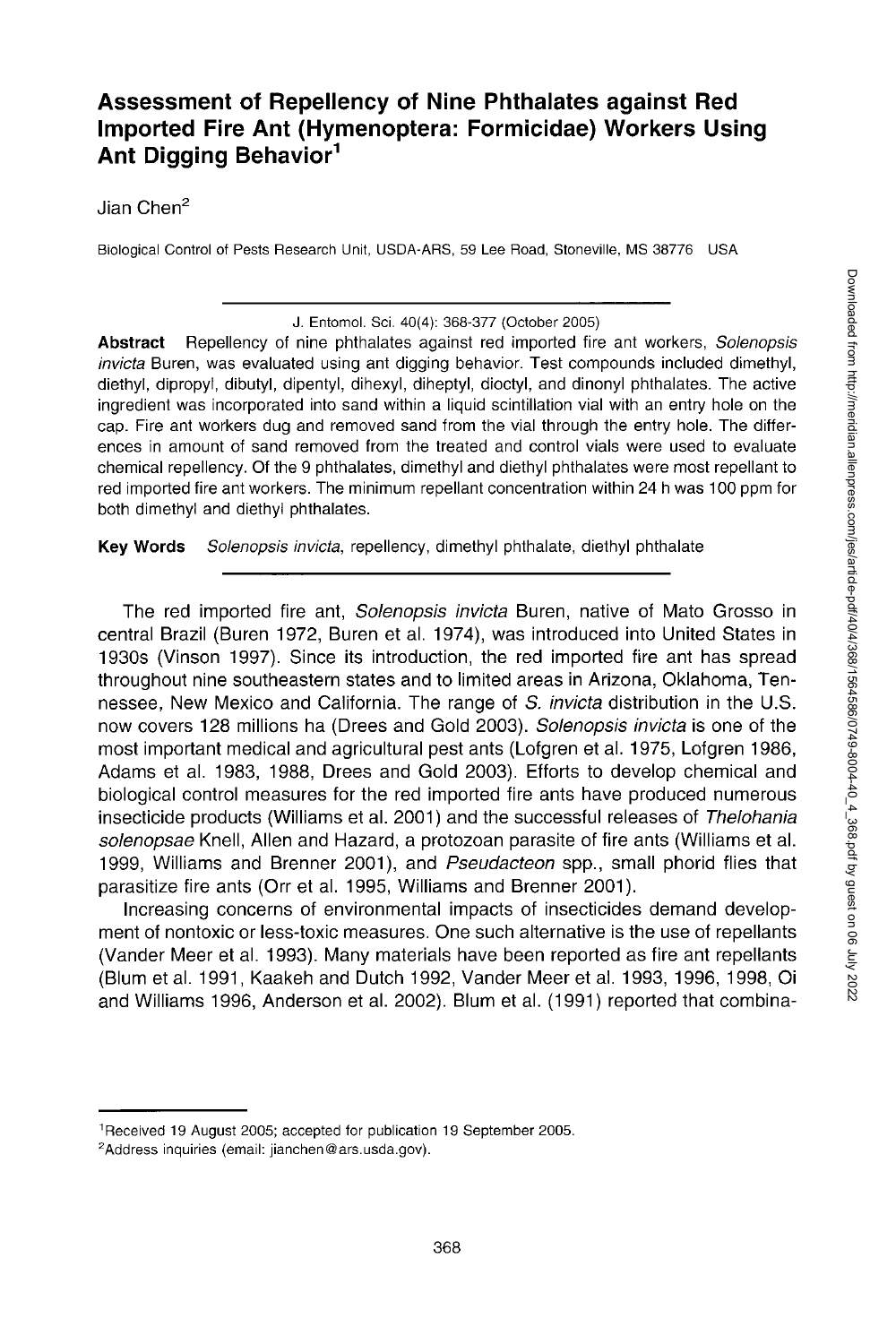tion of decanoic and isovaleric acids was highly repellant to S. *invicta* workers. By using a Y-tube olfactometer, Vander Meer et al. (1996, 1998) also identified a number of fire ant repellants. Anderson et al. (2002) compared the number of ants on a filter paper treated with a leachate solution to that of ants on a control in a plastic tray. They found that sage *(Saliva* sp.), pine needle, and cedar shaving water suspension were repellant to S. *invicta* colonies. Oi and Williams (1996) found bifenthrin and tefluthrin in potting soil repelled red imported fire ants.

In laboratory studies, S. *invicta* shows digging behavior whenever adequate substrate, such as a layer of sand, is provided. In addition, in the field, S. *invicta* build nests and underground foraging tunnels by digging up surrounding soil. The extensive tunnel system gives foragers access to any point in their foraging territory without traveling long distances above ground (Markin et al. 1975). The tunnel system also makes it possible for workers to forage at a wider range of soil surface temperatures (Porter and Tschinkel 1987). Digging behavior is clearly essential to ecological dominance of most ant species, including S. *invicta.* 

The objective of this study was to evaluate the repellency of nine phthalates against red imported fire ant workers by using fire ant digging behavior. Dimethyl and diethyl phthalates are common ingredients of mosquito repellants (Schreck 1991, Frances et al. 1993, Anonymous 1995, Frances and Cooper 2002). Dimethyl and dibutyl phthalates were listed as insect repellants in Compendium of Pesticide Common Names which was approved by International Organization for Standardization (Anonymous 2004). However, repellency of those phthalates against red imported fire ants has not been evaluated.

### **Materials and Methods**

**Test insects.** *Solenopsis invicta* colonies were collected on 23 September 2003 in Washington Co., MS, and 25 March 2005 in Pearl River Co., MS. Ant mounds were collected by shove! and placed in a 19-L plastic bucket. The top of the bucket was coated with mild baby powder (Cumberland Swan Holdings, Inc., Smyrna, TN) to prevent ant escape. Each colony was maintained in a  $44.5 \times 60.0 \times 13.0$  cm plastic tray after ants, and brood were separated by using a water-drip method (Banks et al. 1981). The inside wall of the tray was coated with Fluon<sup>®</sup> (Aq Fluoropolymers, Chadds Ford, PA). Colonies were provided with water, 10% sugar solution, and cotton bollworm, *Heiiocoverpa zea* (Boddie) and tobacco budworm, *Heliothis virescens* (F.) pupae. At the center of each tray were one to three 14.0 ± 2.0 cm Petri dishes with 1.0 cm of hardened dental plaster (Castone®; Dentsply International Inc., York, PA) on the bottom. Also, in the center of the Petri dish was a 5.0-cm diam brood chamber. Two 8-mm access holes were made on the wall of the Petri dish above the dental plaster. The Petri dish lid was painted black (1302 Gloss Black Spray Enamel, Louisville, KY) to block the light. All colonies were maintained at 25-30°C.

**Test arena and apparatus.** The test arena was a  $33.5 \times 6.5$  cm round aluminum pan with no lid. The inner side of the pan was coated with Fluon to prevent ants from escaping. The apparatus was a capped Wheaton liquid scintillation vial (2.8 cm  $\times$  6.1 cm). At the center of the cap was a 3-mm diam access hole. In the no-choice tests, only one vial was placed at the center of the arena. In the choice tests, there was more than one vial in the test arena. Each vial was placed on a metal screen which covered a  $6.0 \times 1.5$  cm Petri dish. In this way, most sand removed by ants was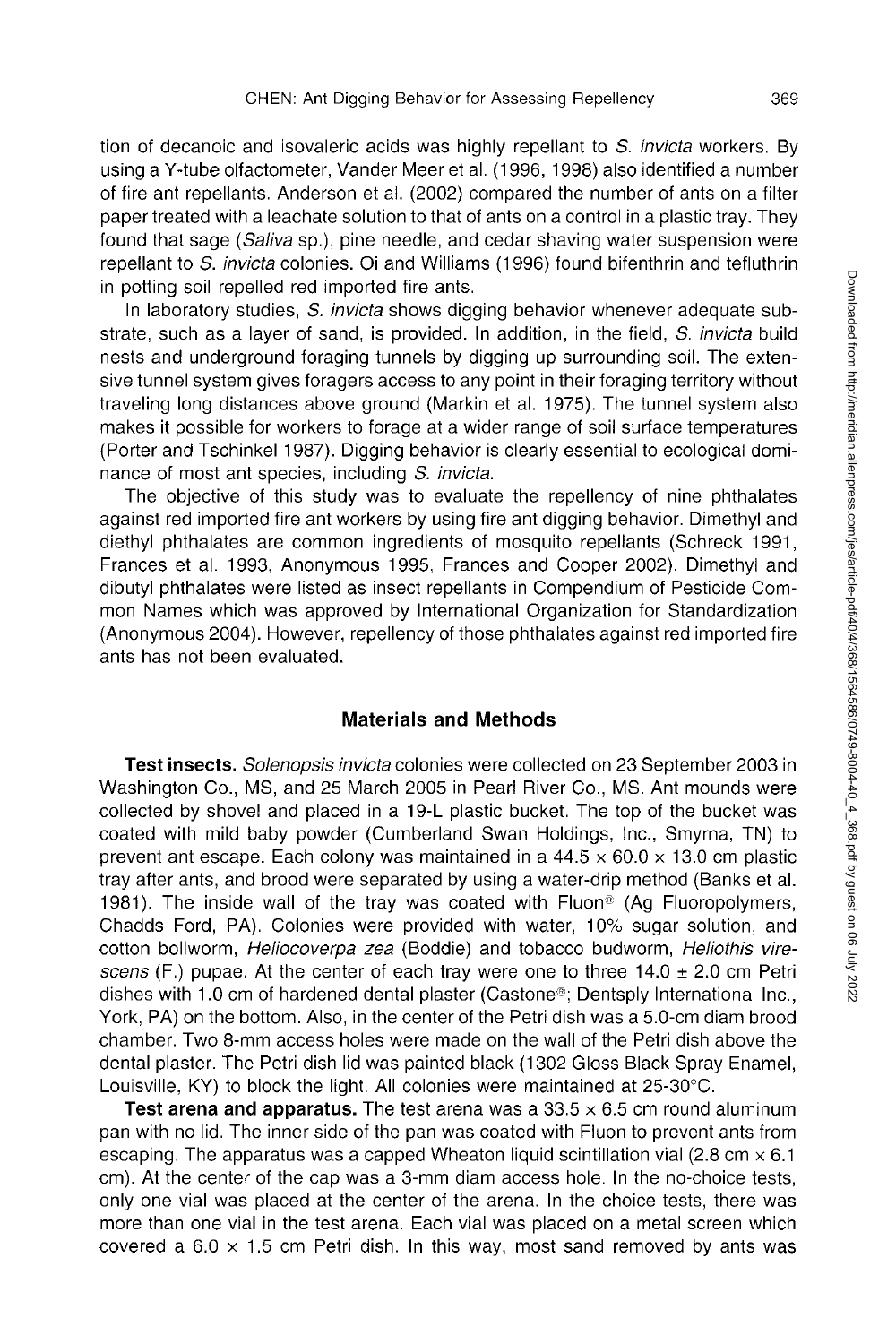confined in the Petri dish. All vials, with Petri dishes on the bottom, were placed around another 10  $\times$  1.5 cm Petri dish (center container), which was placed at the center of the test arena. The distance from each vial to center container was same, so that all vials were equally accessible to fire ants, which were released in the center container.

**Optimum sand moisture for digging.** Sand (Premium Play Sand, Plassein International, Longview, TX) with 0.11, 2.0, 4.0, 6.0, 8.0% moisture content was tested in the no-choice test. The moisture content of the sand initially was 0.11%. Sand moistures were adjusted to predefined levels by mixing with distilled water. In each vial a mean  $(\pm SD)$  36.86 g  $(\pm 1.64$  g) sand was added. All experiments were conducted at the temperature of 25°C. Three hundred worker fire ants were released in the arena. After 24 h, sand in each pan was collected, dried at 350°C for 1 h, and weighed. The experiment was replicated 5 times for each level of moisture content. The general linear model analysis of variance and LSD test (PROC GLM; SAS Institute 1999) was used to compare the amount of sand removed by ants among treatments. Significance was determined at  $P < 0.05$ .

**Cross-contamination check.** Two vials were placed in each test arena. Each vial was placed on a metal screen with a Petri dish on the bottom. A 16 ml Congo Red (Fisher Scientific Company, Fair Lawn, NJ) water solution (0.1 g/100 ml) was mixed with 250 g sand in an aluminum pan. A mean ( $\pm$ SD) of 36.02 g ( $\pm$ 0.54 g) sand was added to one vial. Sand in the other vial was treated only with distilled water. Three hundred fire ant workers were introduced into the center container in each arena. Two colonies were used. The experiment was replicated 6 times for each colony. After 24 h, sand in each vial was collected and visually checked for the presence of any mixture of undyed and dyed sand. Sand in each vial was weighed after being dried at 350°C for 1 h.

**Multiple-choice test on nine phthalates.** Sand was washed with distilled water and dried at 350°C. A 10 ml acetone solution of test chemical was mixed with 200 g sand in an aluminum pan. The sand was stirred every 2 min to facilitate the evaporation of acetone. After acetone evaporated (10 min), 16 ml distilled water was added and mixed with sand. A mean  $(\pm SD)$  of 36.80 g  $(\pm 0.8 \text{ g})$  sand was added to each vial with a concentration of 200 ppm for each test chemical. Sand in the control vial was treated only with acetone. Dimethyl, diethyl, dipropyl, dibutyl, dipentyl, dihexyl, diheptyl, dioctyl, and dinonyl phthalates were tested. Locations of vials were randomized. One thousand fire ant workers were introduced into the center container in each arena. The experiment was conducted at 25°C. After 24 h, sand in each vial was collected, dried at 350°C for 1 h, and weighed. Two colonies, colony #1 and colony #2, are used for this experiment. The experiment was replicated 5 times for each colony. The general linear model analysis of variance and LSD test (PROC GLM; SAS Institute 1999) was used to compare the amount of sand removed by ants among treatments. Significance was determined at  $P < 0.05$ .

**Multiple-choice test on five phthalates.** The experimental design and statistical analysis were the same as noted previously except the number of choices was reduced to six: dimethyl, diethyl, diheptyl, dihexyl, dipropyl phthalates and control for colony #1 and dimethyl, diethyl, diheptyl, dinonyl, dipropyl phthalates and control for colony #2. These chemicals were not statistically separated in the experiment with 9 phthalates. The purpose of this experiment was to check whether reducing the number of chemicals in one test would further separate test chemicals statistically. Six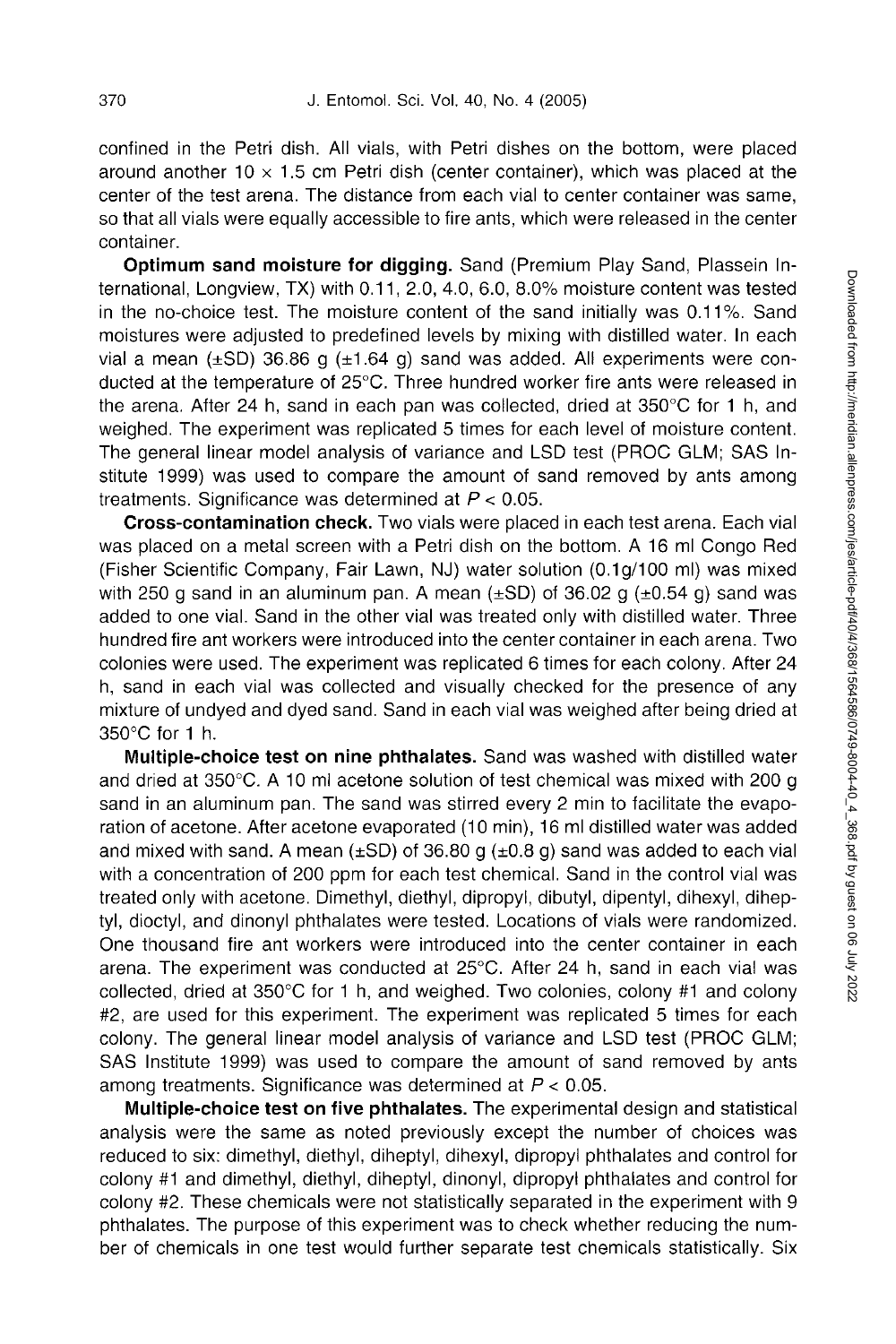hundred fire ants were used for each test arena. Colonies were the same as those used in the previous test.

**Two-choice test on dimethyl and diethyl phthalates.** The experiment arena, apparatus, and procedure were similar as those described in the multiple-choice test, except only two choices, treatment and control, were presented in the arena. One vial was treated with either dimethyl or diethyl phthalate, and the other with only acetone. Three hundred fire ants were used for each test arena. Concentrations of 25, 50, 100 ppm were used. For each concentration, there were 5 replications. The experiment was conducted at  $25^{\circ}$ C. A paired t-test (critical P value = 0.05) was used to compare mean amount of sand removed in treated vial with that in control vial for each concentration. Two colonies, colony #3 and colony #4, were used for this experiment.

### **Results**

**General digging behavior.** *Solenopsis invicta* showed digging behavior in all experiments. The digging preference was significantly affected by moisture content (Table 1) and the type of chemical incorporated in the sand (Tables 2, 3; Fig. 1). First, several sand particles were always placed around the entrance hole on the cap. At the end of experiment, that is 24 h after ants were released in the arena, most excavated sand was located around the bottom of the vial in no-choice tests. In choice tests, most excavated sand was located in the Petri dish under the vial.

**Optimum sand moisture for digging.** There was a significant effect of moisture content on the amount of sand removed from the vials  $(F = 11.88, df = 4; P < 0.0001)$ (Table 1). Ants dug the sand with only 0.11 % moisture content; however, at this level, fire ants dug significantly less amount of sand from the vials than other moisture content levels. At the 6.0% moisture content level, a mean  $(\pm SE)1.67$  g  $(\pm 0.23$  g) sand was removed from the vials 24 h after fire ants were released in the test arena. Although differences among 2.0, 4.0, 6.0 and 8.0% moisture contents were not significant, all repellency tests in further studies were conducted by using sand with 6.0% moisture content.

**Cross-contamination check.** For one colony, ants removed a mean (±SE) of 3.97 g ( $\pm$ 0.87 g) dyed sand and 2.02 g ( $\pm$ 0.32 g) undyed sand. For the other colony, ants removed a mean ( $\pm$ SE) of 2.08 g ( $\pm$ 0.69 g) dyed sand and 0.65 g ( $\pm$ 0.19 g)

| Sand moisure (%) | Mean $(\pm SE)$ weight (g) of sand removed |
|------------------|--------------------------------------------|
| 0.11             | $0.12 \pm 0.06$ b                          |
| 2.00             | $1.51 \pm 0.13$ a                          |
| 4.00             | $1.59 \pm 0.27$ a                          |
| 6.00             | $1.67 \pm 0.23$ a                          |
| 8.00             | $1.53 \pm 0.20$ a                          |

## **Table 1. Effect of sand moisture on the mean (±SE) weight (g) of sand removed by** *Solenopsis invicta* **workers from vials 24 h after ants were released in the text arena**

Means followed by the same letter are not significant different ( $P = 0.05$ ; LSD test).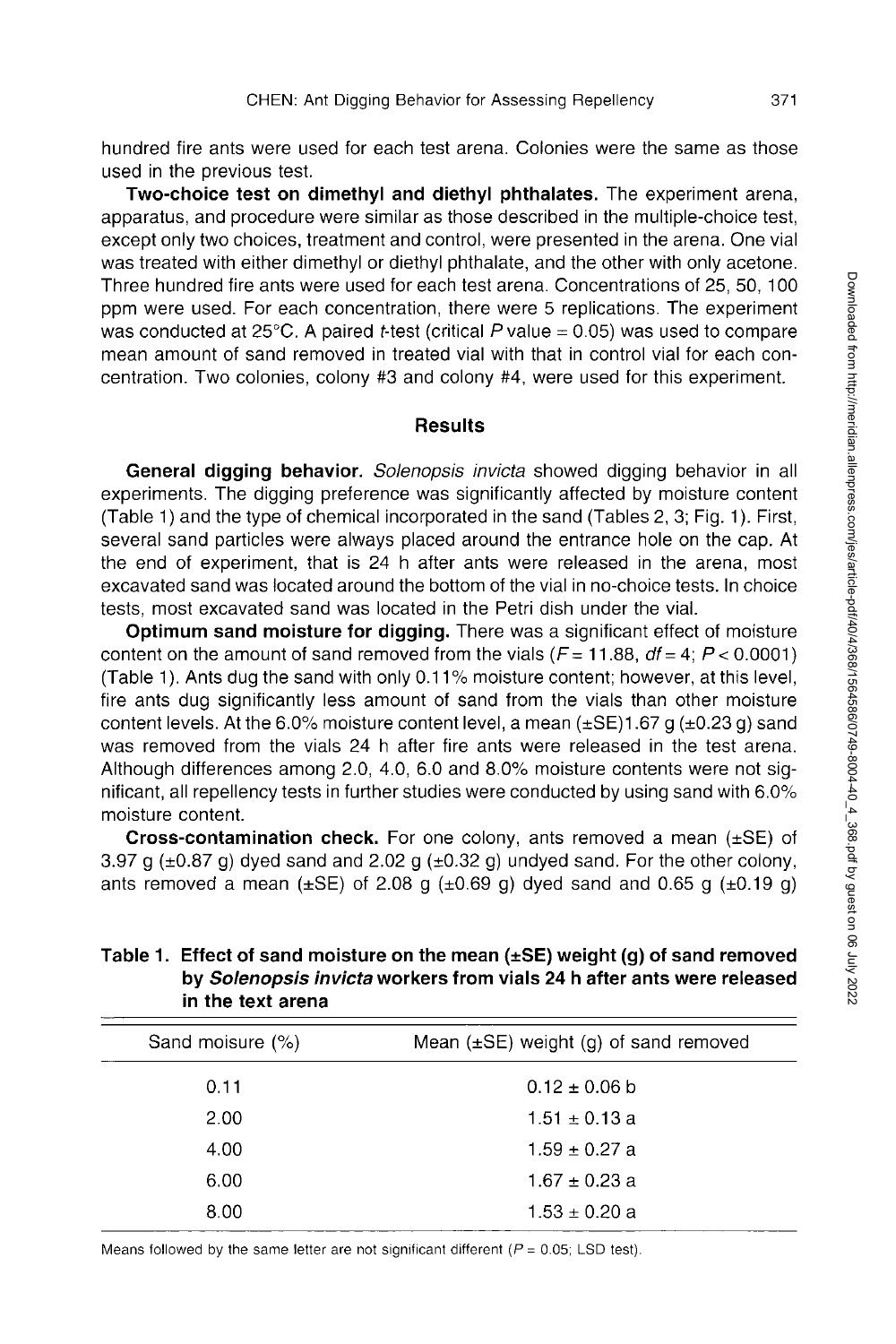| Colony | Chemical           | Mean $(\pm SE)$ weight (g) of sand removed |
|--------|--------------------|--------------------------------------------|
| #1     | Control            | $3.83 \pm 0.65$ a                          |
|        | Dibutyl phthalate  | $2.31 \pm 0.57$ b                          |
|        | Dinonyl phthalate  | $1.93 \pm 0.57$ bc                         |
|        | Dipentyl phthalate | $1.61 \pm 0.53$ bcd                        |
|        | Dioctyl phthalate  | $1.04 \pm 0.23$ cde                        |
|        | Dihexyl phthalate  | $0.81 \pm 0.27$ cde                        |
|        | Diheptyl phthalate | $0.65 \pm 0.08$ ed                         |
|        | Dipropyl phthalate | $0.38 \pm 0.25$ e                          |
|        | Diethyl phthalate  | $0.00 \pm 0.00 e$                          |
|        | Dimethyl phthalate | $0.00 \pm 0.00 e$                          |
| #2     | Control            | $2.04 \pm 0.49$ a                          |
|        | Dibutyl phthalate  | $1.42 \pm 0.27$ ab                         |
|        | Dipentyl phthalate | $1.37 \pm 0.24$ abc                        |
|        | Dioctyl phthalate  | $1.35 \pm 0.30$ abc                        |
|        | Dihexyl phthalate  | $1.17 \pm 0.24$ bcd                        |
|        | Diheptyl phthalate | $0.79 \pm 0.21$ bcde                       |
|        | Dipropyl phthalate | $0.57 \pm 0.35$ cde                        |
|        | Dinonyl phthalate  | $0.54 \pm 0.17$ de                         |
|        | Diethyl phthalate  | $0.00 \pm 0.00 e$                          |
|        | Dimethyl phthalate | $0.00 \pm 0.00 e$                          |

| Table 2. Repellency of nine phthalates against Solenopsis invicta workers from |
|--------------------------------------------------------------------------------|
| two colonies, based on mean $(\pm S\mathsf{E})$ weight (g) of sand removed by  |
| ants 24 h after release. There were five replicates for each colony.           |

Means followed by the same letter are not significant different ( $P = 0.05$ ; LSD test).

undyed sand. No mixture of dyed sand and undyed sand occurred in any vials 24 h after fire ants were released in the center container.

**Multiple-choice test on nine phthalates.** There was a significantly effect of test phthalates on the amount of sand removed from vials for colony #1 ( $F = 8.63$ , df = 9; P < 0.0001) and colony #2 *(F =* 5.66, df = 9; P < 0.0001) (Table 2). There was no significant difference among arenas for both colony #1 (F= 0.34, df = 4; *P =* 0.85) and colony #2 ( $F = 0.23$ , df = 4; P = 0.92) Although dimethyl and diethyl phthalates were numerically most repellant to fire ant workers, few statistical separations were found. For colony #1, dimethyl and diethyl phthalates were statistically separated from dibutyl, dinonyl, dipentyl phthalates and control. Dibutyl, dipentyl, dioctyl, dihexyl phthalate and control were separated from dimethyl and diethyl phthalates for the colony #2.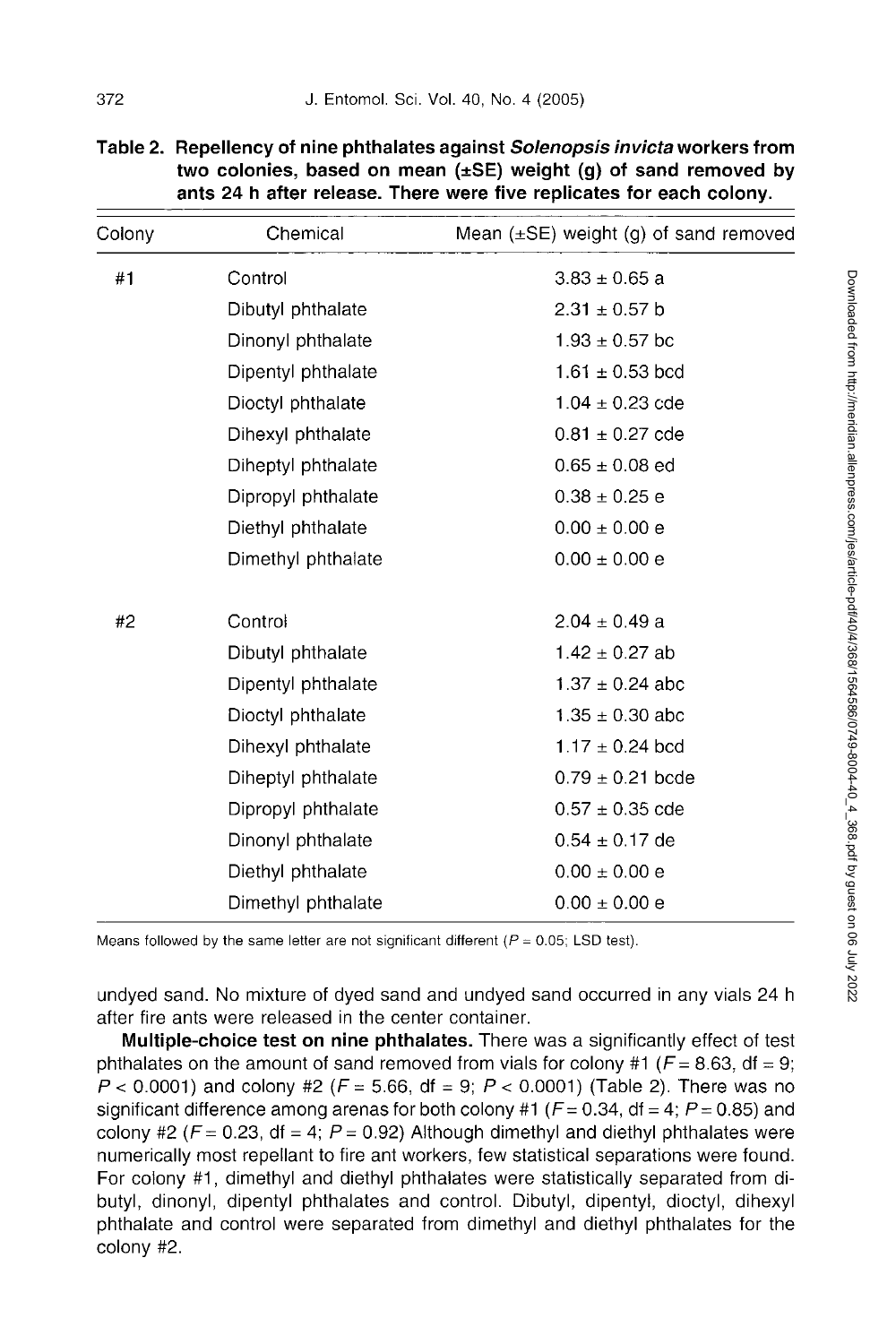| Colony | Chemical           | Mean $(\pm SE)$ weight (g) of sand removed |
|--------|--------------------|--------------------------------------------|
| #1     | Control            | $2.08 \pm 0.09$ a                          |
|        | Dihexyl phthalate  | $1.22 \pm 0.20$ b                          |
|        | Diheptyl phthalate | $0.70 \pm 0.20$ b                          |
|        | Dipropyl phthalate | $0.44 \pm 0.18$ c                          |
|        | Diethyl phthalate  | $0.004 \pm 0.004$ d                        |
|        | Dimethyl phthalate | $0.00 \pm 0.00$ d                          |
| #2     | Control            | $2.95 \pm 0.70$ a                          |
|        | Dinonyl phthalate  | $1.19 \pm 0.19$ b                          |
|        | Diheptyl phthalate | $0.70 \pm 0.17$ bc                         |
|        | Dipropyl phthalate | $0.47 \pm 0.38$ bc                         |
|        | Diethyl phthalate  | $0.00 \pm 0.00$ c                          |
|        | Dimethyl phthalate | $0.00 \pm 0.00$ c                          |
|        |                    |                                            |

| Table 3.  Repellency of five phthalates against <i>Solenopsis invicta</i> workers from |
|----------------------------------------------------------------------------------------|
| two colonies, based on mean $(\pm S E)$ weight (g) of sand removed by                  |
| ants 24 h after release. There were five replicates for each colony.                   |

Means followed by the same letter are not significant different ( $P = 0.05$ ; LSD test).

**Multiple-choice test on five phthalates.** The effect of the tested phthalates on the amount of sand removed was significant for both colony #1 ( $F = 33.76$ , df = 5; P  $<$  0.0001) and colony #2 (F = 9.18, df = 5; P = 0.0001) (Table 3). With six choices in the test arena, dimethyl and diethyl phthalates were statistically separated from the rest of test chemicals for colony #1. Dipropyl phthalate was also separated from dihexyl and diheptyl phthalates. For colony #2, dinonyl phthalate was successfully separated from dimethyl and diethyl phthalates. No significant difference among test arenas were found for both colony #1 ( $F = 1.17$ , df = 4;  $P = 0.35$ ) and colony #2 ( $F =$ 0.22, df = 4;  $P = 0.92$ ).

**Two-choice test on dimethyl and diethyl phthalates.** At 100 ppm level, there were significant differences between controls and treatments for dimethyl and diethyl phthalates (Fig. 1). Below the100 ppm level, the difference between control and treatment was not significant for both compounds.

## **Discussion**

Dimethyl and diethyl phthalate are common ingredients of mosquito repellants (Schreck 1991, Frances et al. 1993, Anonymous 1995, Frances and Cooper 2002). This study showed that dimethyl phthalate and diethyl phthalates were also repellants to red imported fire ants. Both dimethyl and diethyl phthalates are inexpensive chemicals (dimethyl phthalate: \$15.30 per liter; diethyl phthalate: \$17.00 per liter, Fisher Chemicals, Fairlawn, NJ). It was reported that diethyl phthalate was used as ingre-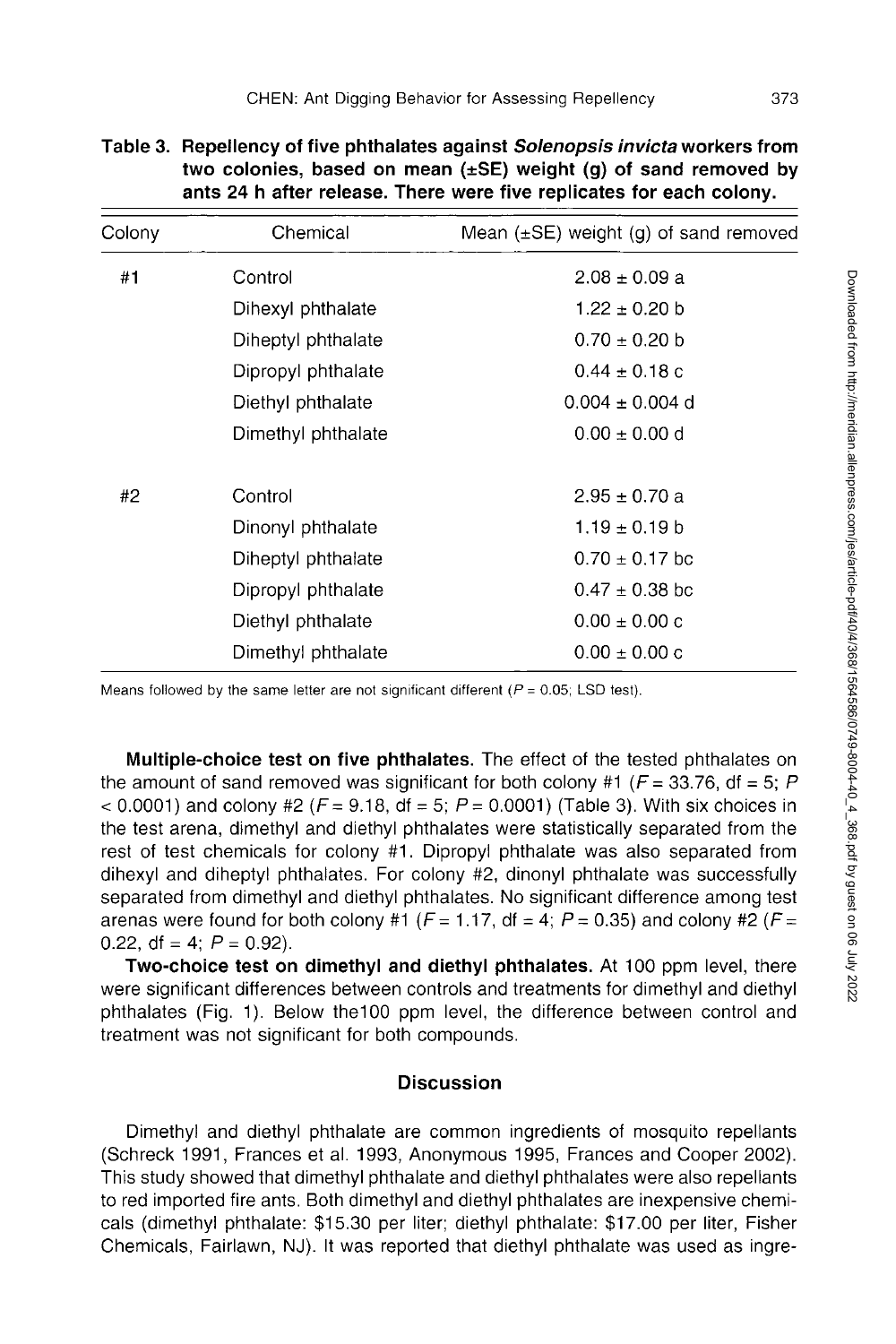

Fig. 1. Mean  $(\pm S\mathsf{E})$  weight (g) of sand removed from treatment and control vials in a series of two-choice repellency tests on dimethyl and diethyl phthalates against *Solenopsis invicta* workers. Concentration with an asterisk indicates significant difference between treatment and control (Paired t-test).

dient in 67 cosmetic formulations at concentration up to 50% (Anonymous 1995). Both dimethyl and diethyl phthalates are commonly used as polymer plasticizers.

Hubbard (1974) found fire ants preferentially dug in nest materials from their own colony when another choice of unnested soil or nest material from another colony was provided. The results of this research demonstrate that ant digging behavior is affected by the chemical nature of the substrate; such effect can be quantified by using the weight of the excavated substrate. Fire ant digging behavior can be successfully used to quantify the repellency of various treated substances.

Soil moisture affects the mound-building activity of S. *invicta* (Rhoades and Davis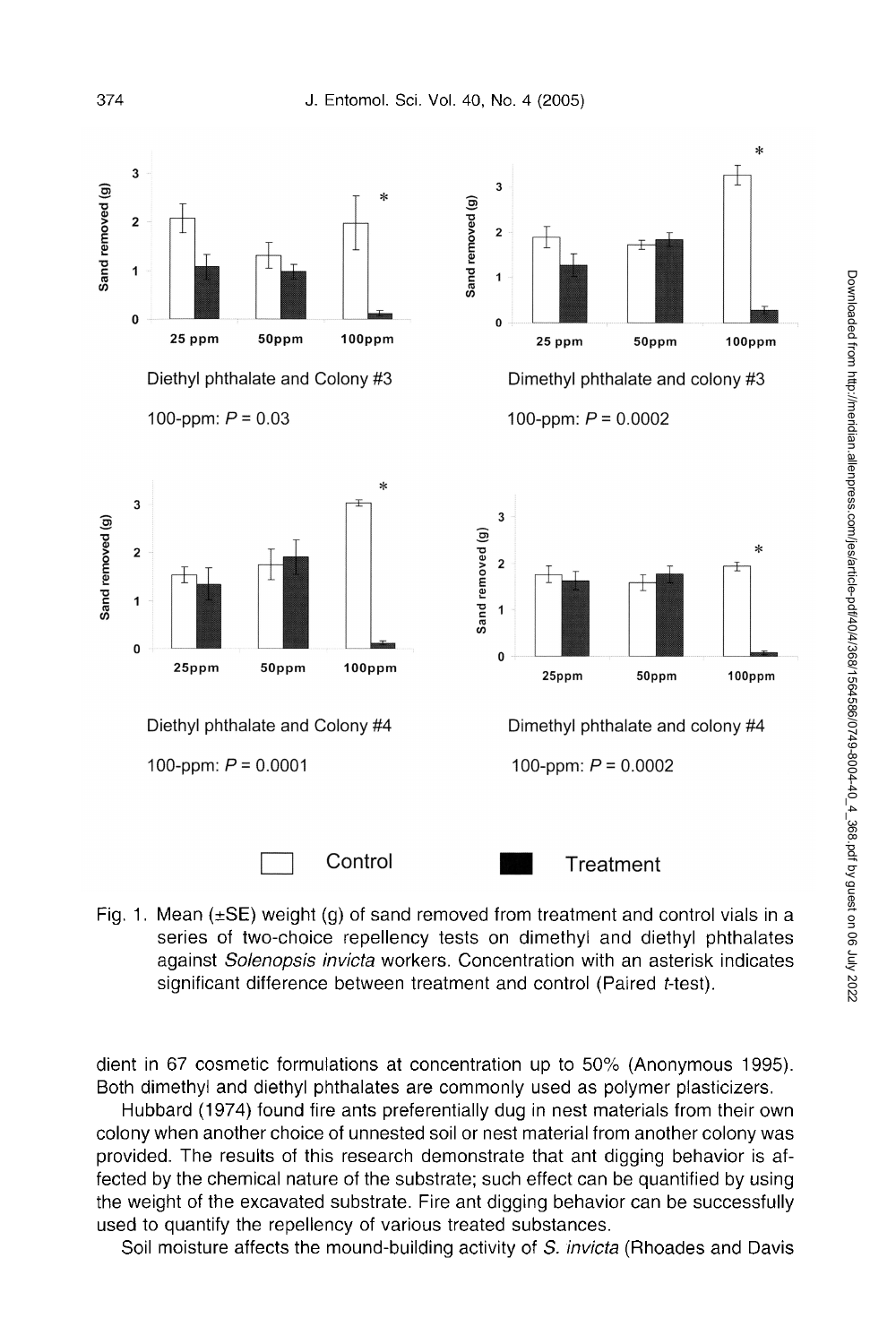1967). In this study, it was shown that sand with 2.0-8.0% moisture is adequate for digging. Other variables, such as temperature, group size and  $CO<sub>2</sub>$  content, might influence ant digging behavior. Evesham (1992) found a strong negative correlation between the time *Myrmica rubra* (L.) workers spend in the laboratory without soil and the amount of soil they excavated during an experiment. However, these variables can be easily controlled in the laboratory for the repellency tests.

With an adequate number of test chemicals in the arena, choice test can be used to screen multiple chemicals in a single test. Using this method makes a fast and direct comparison among potential fire ant repellants possible. For the multiple-choice test to be sensitive, the number of choices in a test must be carefully controlled. For example, with nine chemicals in the multiple-choice test for colony #1, dihexyl, diheptyl, and dipropyl phthalates could not be separated from dimethyl and diethyl phthalates; however, when the number of test chemicals was reduced to five, such separation was achieved.

Choice tests have been used in fire ant repellency tests, such as the Y-tube olfactometer method (Vander Meer et al. 1996, 1998). Y-tube olfactometer was designed for testing volatile compounds. However, not all ant repellants work through the olfactory receptors. Greater repellency may be attained by combining chemicals with different sensory input modes (Shorey et al. 1996). This new method can test repellency through both olfactory and gustatory receptors. Comparing number of ants on treated and control objects is common in fire ant repellency tests. It is technically difficult to count ants on an object without immobilizing them, especially when there are a great number of ants on the object. This digging bioassay provides a very easy method to quantify the repellant effect-weighing the excavated sand.

Due to different living conditions and ages, it is understandable that workers from different colonies may have different sensitivity to a particular chemical. Efficacy of one particular repellant has to be confirmed using multiple colonies. In some cases, increasing replicates, or decreasing the number of choices in multiple choice tests may be necessary to differentiate test compounds from each other.

In this study, the comparison was made only among 9 phthalates. The efficacy of dimethyl and diethyl phthalates, comparing to other known fire ant repellants, can only be revealed by further tests. This digging bioassay provides us with an easy tool to do such multiple comparisons.

#### **Acknowledgments**

The author thanks Douglas A. Streett and James T. Vogt, USDA-ARS, Stoneville, MS, for providing valuable comments on this manuscript, and Gregg Henderson, LSU Agriculture Center, Baton Rouge, LA, and Gordon Andrews, Delta Research and Extension Center, Stoneville, MS for critical reviews of the manuscript. Debbie Boykin, USDA-ARS, Stoneville, MS, provided assistance in statistical analysis. Mention of trade names or commercial products in this publication is solely for the purpose of providing specific information and does not imply recommendation or endorsement by the U. S. Department of Agriculture.

## **References Cited**

**Anonymous. 1995.** Toxicological profile for diethyl phthalate. U.S. Department of Health and Human Services, Public Health Service, Agency for Toxic Substance and Disease Registry. PB/95/264214/AS.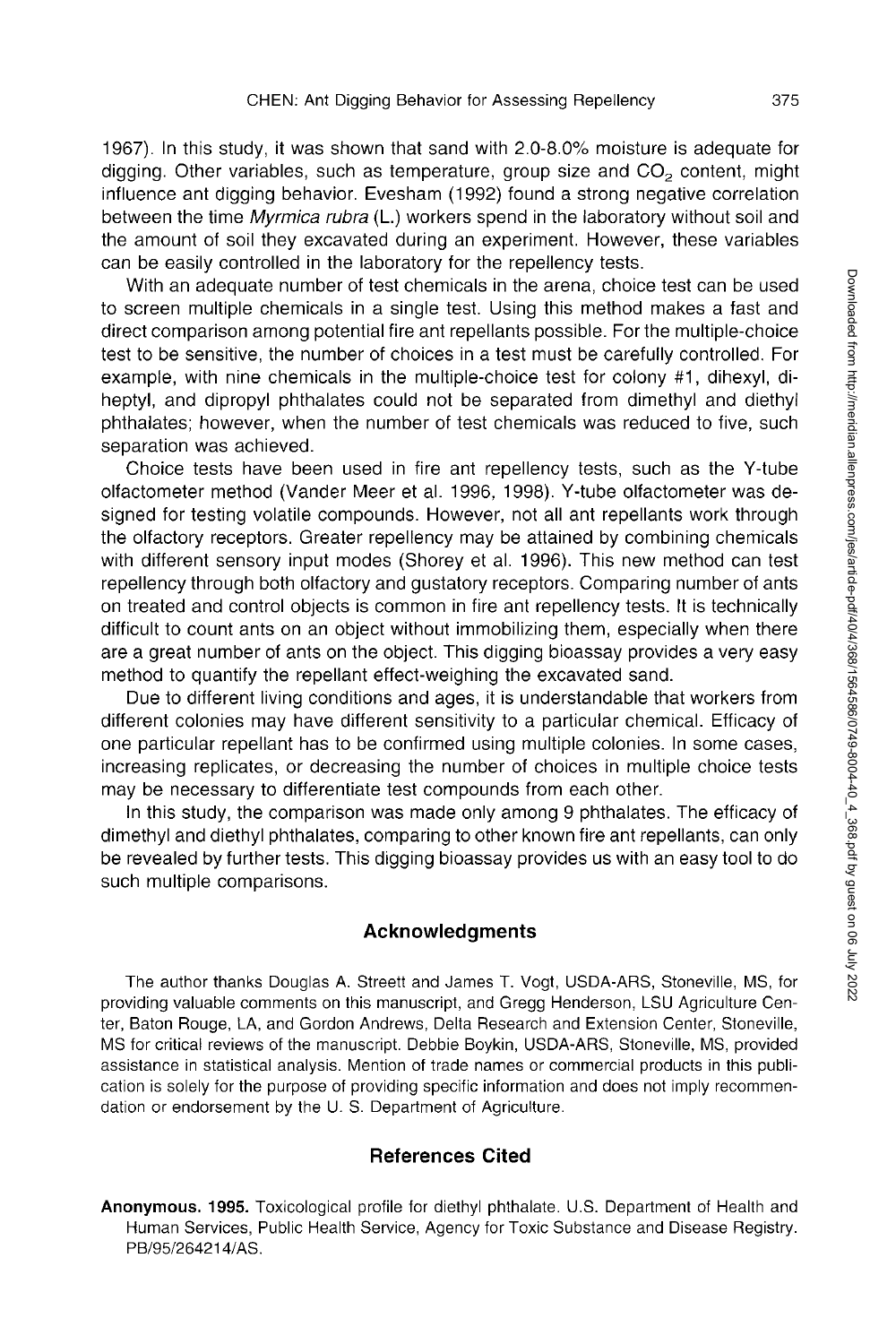- **2004.** Compendium of Pesticide Common Names (<http://www.hclrss.demon.co.uk/> class\_insect\_repellents.html).
- **Adams, C. T., W. A. Banks, C. S. Lofgren, B. J. Smittle and D. P. Harlan. 1983.** Impact of the red imported fire ant *Solenopsis invicta* (Hymenoptera: Formicidae) on the growth and yield of soybeans. J. Econ. Entomol. 76: 1129-1132.
- **Adams, C. T., W. A. Banks and C. S. Lofgren. 1988.** Red imported fire ant (Hymenoptera: Formicidae): correlation of ant density with damage to two cultivars of potatoes (*Solanum tuberosum* L.). J. Econ. Entomol. 81: 905-909.
- **Anderson, J. T., H. G. Thorvilson and S. A. Russell. 2002.** Landscape materials as repellents of red imported fire ants. Southwest. Entomol. 27: 155-163.
- **Banks, W. A., C. S. Lofgren, D. P. Jouvenaz, C. E. Stringer, P. M. Bishop, D. F. Williams, D. P. Wojcik and B. M. Glancey. 1981.** Techniques for collecting, rearing, and handling imported fire ants. USDA SEA AATS-S-21.
- **Blum, M. S., D. M. Everett, T. H. Jones and H. M. Fales. 1991.** Arthropod natural products as insect repellents, Pp. 14-26. *In* P. A. Hedin [ed.], Naturally occurring pest bioregulators. American Chemical Society Symposium Ser. 449, Washington, DC.
- **Buren, W. F. 1972.** Revisionary studies on the taxonomy of the imported fire ants. J. Georgia Entomol. Soc. 7: 1-26.
- **Buren, W. F., G. E. Allen, W. H. Whitcomb, F. E. Lennartz and R. N. Williams. 1974.**  Zoogeography of the imported fire ants. J. New York Entomol. Soc. 82: 113-124.
- **Drees, B. M. and R. E. Gold. 2003.** Development of integrated pest management programs for the red imported fire ant (Hymenoptera: Formicidae). J. Entomol. Sci. 38: 170-180.
- **Evesham, E. J. M. 1992.** A study of nest excavation in the ant *Myrmica rubra* L., Pp 61-67. *In*  J. Billen, [ed.], Biology and Evolution of Social Insects, Leuven University Press, Leuven, Belgium.
- **Frances, S. P. and R. D. Cooper. 2002.** Personal protection measures against mosquitoes A brief history and current use of repellents by the Australian Defence Force. ADF Health 3: 58-63.
- **Frances, S. P., N. Eikarat, B. Sripongsai and C. Eamsila. 1993.** Response of *Anopheles dirus*  and *Aedes albopictus* to repellents in the laboratory. J. Am. Mosq. Control Assoc. 9: 474-476.
- **Hubbard, M. D. 1974.** Influence of nest material and colony odor on digging in the ant *Solenopsis invicta* (Hymenoptera: Formicidae). J. Georgia Entomol. Soc. 9: 127-132.
- **Kaakeh, W. and J. D. Dutch. 1992.** Foraging preference of red imported fire ants (Hymenoptera: Formicidae) among three species of summer cover crops and their extracts. J. Econ. Entomol. 85: 389-394.
- **Lofgren, C. S., W. A. Banks and B. M. Glancey. 1975.** Biology and control of imported fire ants. Annu. Rev. Entomol. 20: 1-30.
- **Lofgren, C. S. 1986.** History of imported fire ants in the United States, Pp. 36-47. *In* C. S. Lofgren and R. K. Vander Meer [eds.], Fire ants and leaf-cutting ants: biology and management. Westview Press, Boulder, CO.
- **Markin, G. P., J. O'Neil and J. Dillier. 1975.** Foraging tunnels of the red imported fire ant, *Solenopsis invicta* (Hymenoptera: Formicidae). J. Kans. Entomol. Soc. 48: 83-89.
- **Oi, D. H. and D. F. Williams. 1996.** Toxicity and repellency of potting soil treated with bifenthrin and tefluthrin to red imported fire ants (Hymenoptera: Formicidae). J. Econ. Entomol. 89: 1526-1530.
- **Orr, M. R., S. H. Seike, W. W. Benson and L. E. Gilbert. 1995.** Flies suppress fire ants. Nature 373: 292-293.
- **Porter, S. D. and W. R. Tschinkel. 1987.** Foraging in *Solenopsis invicta* (Hymenoptera: Formicidae): effects of weather and season. Environ. Entomol. 16: 802-808.
- **Rhoades, W. C. and D. R. Davis. 1967.** Effects of meteorological factor on the biology and control of the imported fire ant. J. Econ. Entomol. 60: 554-558.
- **SAS Institute. 1999.** SAS/STAT user's guide version 8. SAS Institute, Cary, NC.